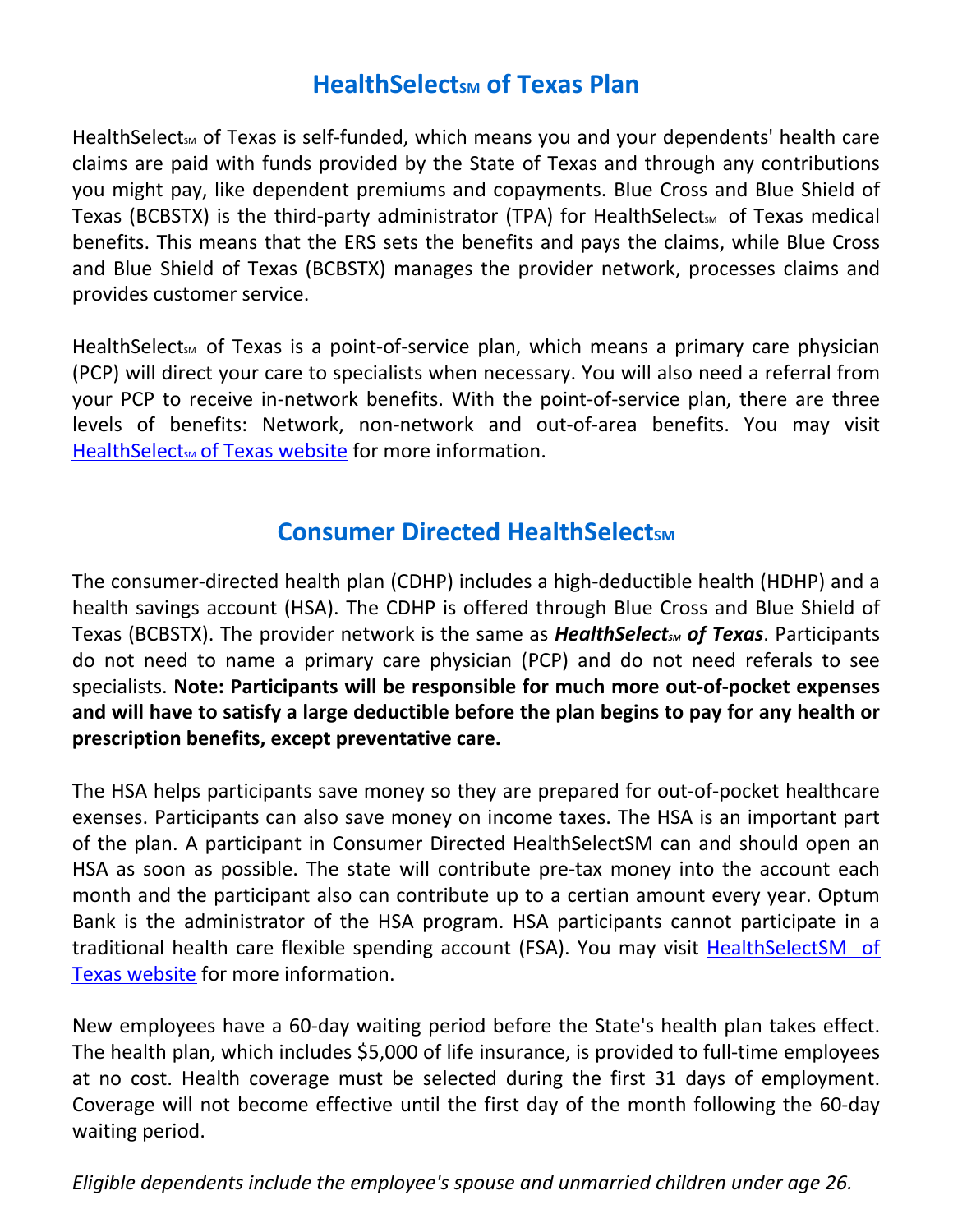# **COBRA**

On April 7, 1986, a federal law was enacted (public Law 99-727, commonly called "COBRA"). This law required the State of Texas to offer employees and dependents covered under the Texas Employee Group Benefits Program (GBP) the opportunity to temporarily extend their health and/or dental coverage at group rates. Continuation is available only when certain qualifying events cause the coverage under the GBP to end. Coverage under COBRA is limited to the health and/or dental coverage in effect at the time of the qualifying event.

After an employee leaves employment, ERS will send the employee a COBRA notification, election form and instructions for premium payments.

# **Prescriptions**

**Optum Rx** is the prescription drug benefit administrator for participants in HealthSelect<sub>SM</sub> of Texas and in Consumer Directed HealthSelect<sub>sm</sub>. OptumRx pharmacy network includes access to thousands of retail locations, including national chains and many community pharmacies. You may visit **[HealthSelectRx](https://www.optumrx.com/oe_ers/landing)** for more information.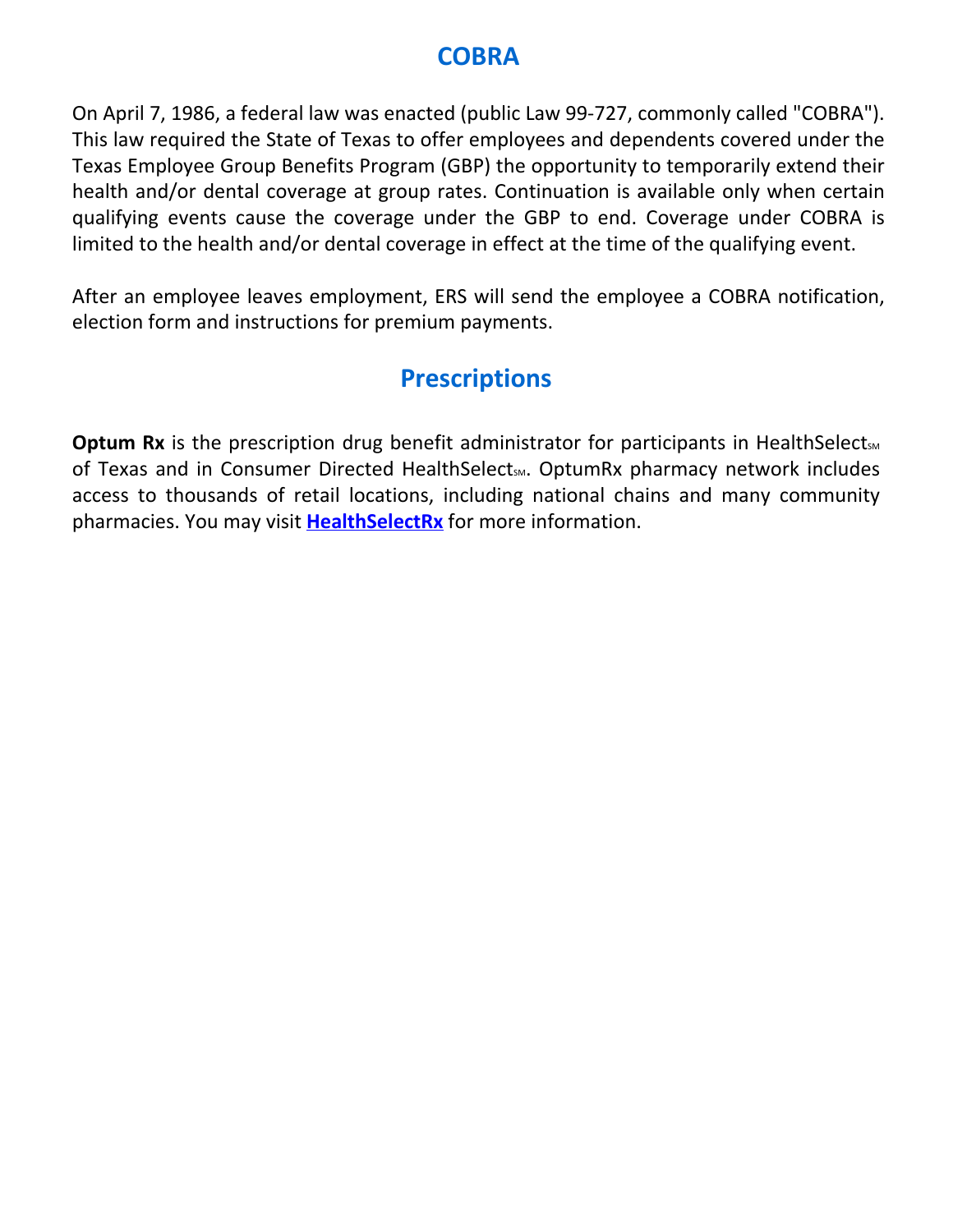## **HEALTH SELECTSM MONTHLY RATES FOR FULL-TIME EMPLOYEES**

| <b>PLAN</b>                | <b>PREMIUM</b> | <b>STATE PAYS</b> | <b>EMPLOYEE PAYS</b> |
|----------------------------|----------------|-------------------|----------------------|
| <b>MEMBER ONLY</b>         | \$624.82       | \$624.82          | \$0.00               |
| <b>MEMBER &amp; SPOUSE</b> | \$1,339.90     | \$982.82          | \$357.54             |
| <b>MEMBER &amp; CHILD</b>  | \$1,103.58     | \$864.20          | \$239.38             |
| <b>MEMBER &amp; FAMILY</b> | \$1,818.66     | \$1,221.74        | \$596.92             |

\* Employees working at least 30 hours a week will be considered full time.

## **HEALTH SELECTSM MONTHLY RATES FOR PART-TIME EMPLOYEES**

| <b>PLAN</b>                | <b>PREMIUM</b> | <b>STATE PAYS</b> | <b>EMPLOYEE PAYS</b> |
|----------------------------|----------------|-------------------|----------------------|
| <b>MEMBER ONLY</b>         | \$624.41       | \$312.41          | \$312.00             |
| <b>MEMBER &amp; SPOUSE</b> | \$1,339.49     | \$491.18          | \$848.31             |
| <b>MEMBER &amp; CHILD</b>  | \$1,104.22     | \$432.10          | \$671.07             |
| <b>MEMBER &amp; FAMILY</b> | \$1,820.22     | \$610.87          | \$1,207.38           |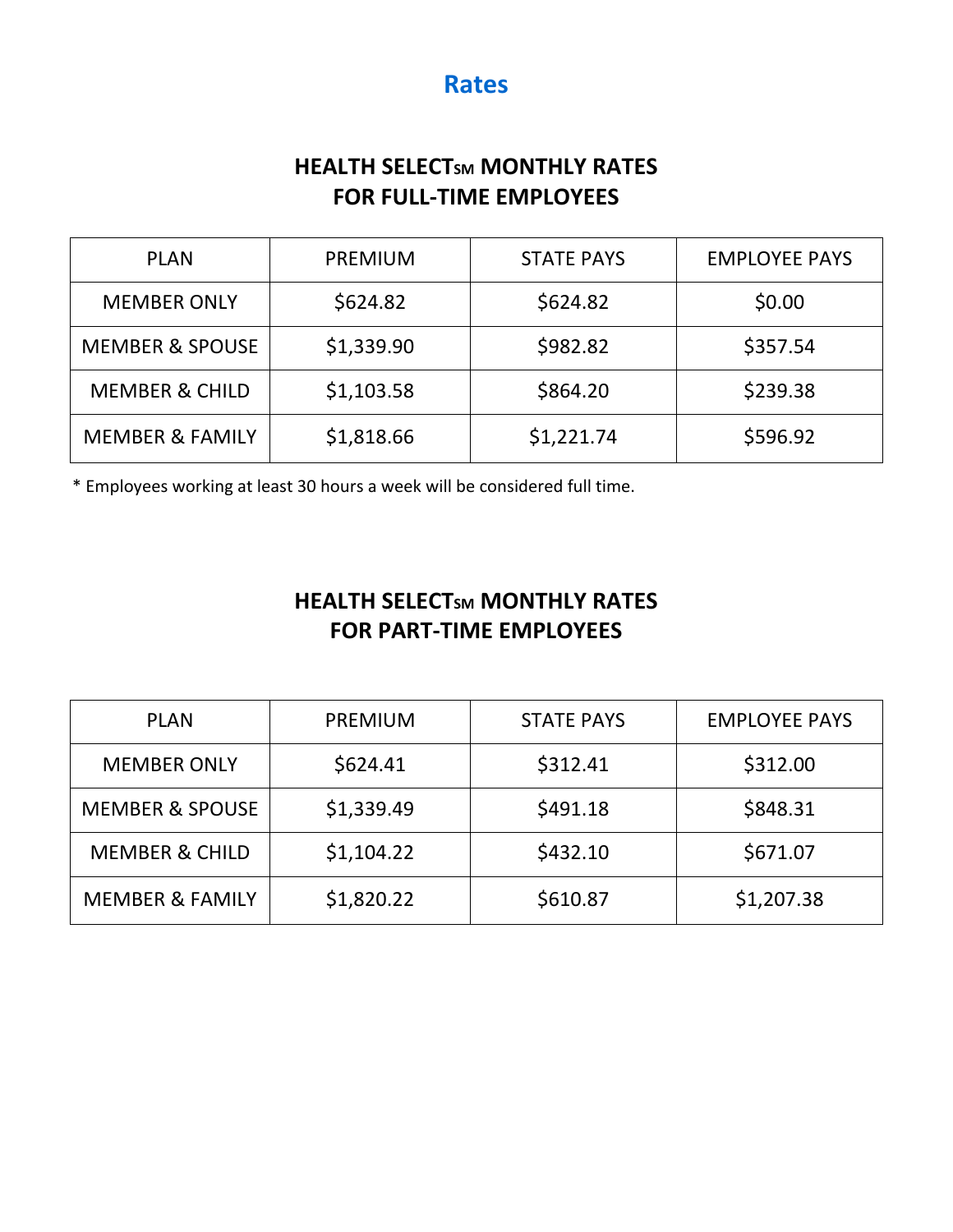## **CONSUMER DIRECTED MONTHLY RATES FOR FULL-TIME EMPLOYEES**

| <b>PLAN</b>                | <b>PREMIUM</b> | <b>STATE PAYS</b> | <b>EMPLOYEE PAYS</b> |
|----------------------------|----------------|-------------------|----------------------|
| <b>MEMBER ONLY</b>         | \$624.82       | \$624.82          | \$0.00               |
| <b>MEMBER &amp; SPOUSE</b> | \$1,304.16     | \$982.36          | \$321.80             |
| <b>MEMBER &amp; CHILD</b>  | \$1,079.64     | \$864.20          | \$215.44             |
| <b>MEMBER &amp; FAMILY</b> | \$1,758.98     | \$1,221.74        | \$537.24             |

\* Employees working at least 30 hours a week will be considered full time.

## **CONSUMER DIRECTED MONTHLY RATES FOR PART-TIME EMPLOYEES**

| <b>PLAN</b>                | <b>PREMIUM</b> | <b>STATE PAYS</b> | <b>EMPLOYEE PAYS</b> |
|----------------------------|----------------|-------------------|----------------------|
| <b>MEMBER ONLY</b>         | \$624.41       | \$312.41          | \$312.00             |
| <b>MEMBER &amp; SPOUSE</b> | \$1,303.75     | \$491.18          | \$812.57             |
| <b>MEMBER &amp; CHILD</b>  | \$1,079.23     | \$432.10          | \$647.13             |
| <b>MEMBER &amp; FAMILY</b> | \$1,758.57     | \$610.87          | \$1,147.70           |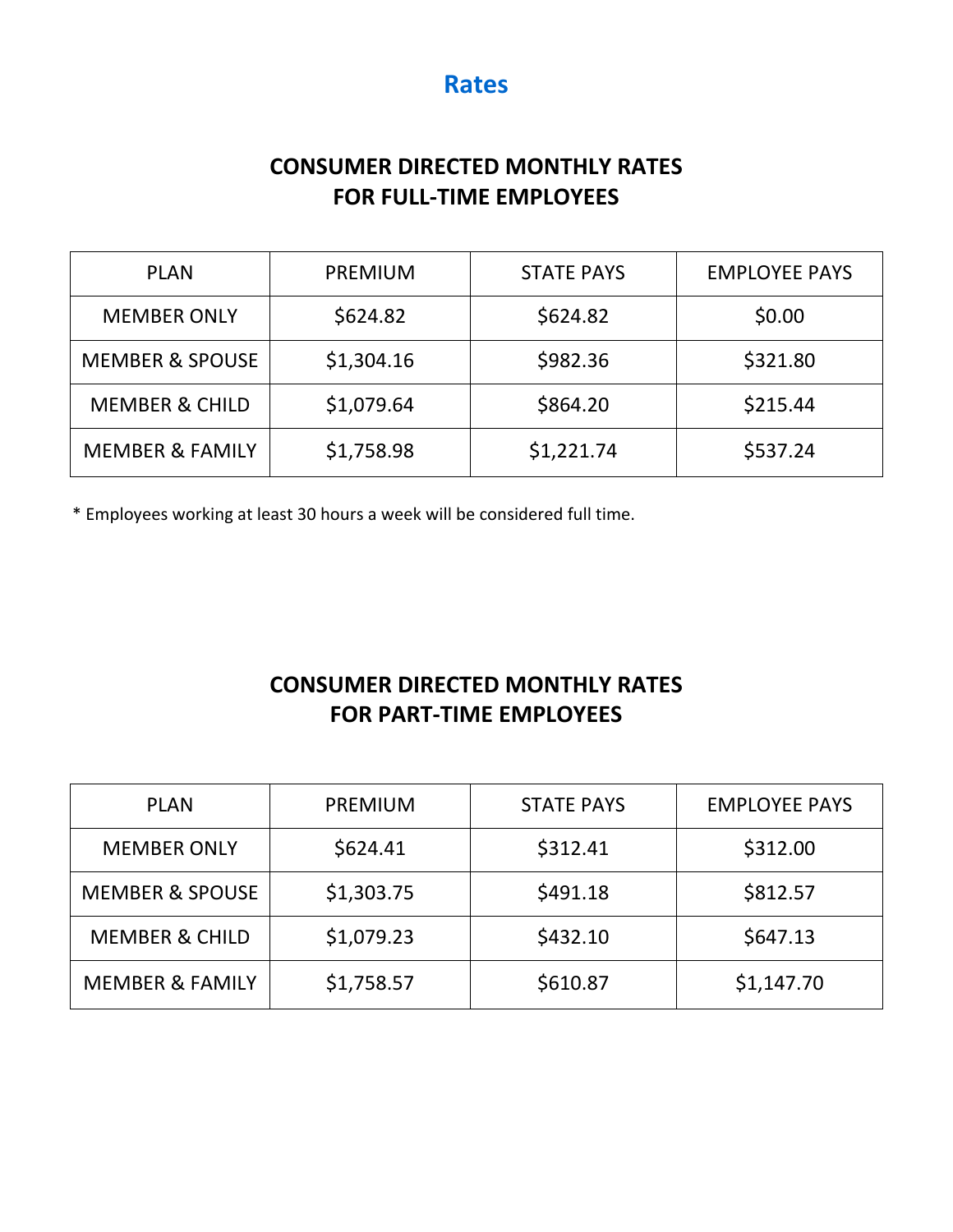## **DENTAL PLAN MONTHLY RATES FOR FULL\_TIME & PART-TIME EMPLOYEES**

|                                                                     | <b>MEMBER ONLY</b> | <b>MEMBER &amp; SPOUSE</b> | <b>MEMBER &amp; CHILD</b> | <b>MEMBER &amp; FAMILY</b> |
|---------------------------------------------------------------------|--------------------|----------------------------|---------------------------|----------------------------|
| <b>IDELTA DENTAL</b><br>MAINTENANCE PLAN<br>(DHMO)                  | \$9.59             | \$19.18                    | \$23.02                   | \$32.59                    |
| <b>DELTA DENTAL TEXAS</b><br><b>DENTAL CHOICE PLAN</b><br>$ $ (PPO) | \$27.21            | \$54.42                    | \$65.30                   | \$92.51                    |

\* Employees working at least 30 hours a week will be considered full time.

## **STATE OF TEXAS VISION PLAN FULL-TIME & PART-TIME EMPLOYEES**

| <b>MEMBERSHIP LEVEL</b>    | <b>PREMIUM</b> |
|----------------------------|----------------|
| <b>IMEMBER ONLY</b>        | \$5.12         |
| <b>MEMBER &amp; SPOUSE</b> | \$10.24        |
| <b>MEMBER &amp; CHILD</b>  | \$11.01        |
| <b>MEMBER &amp; FAMILY</b> | \$16.13        |

\* Employees working at least 30 hours a week will be considered full time.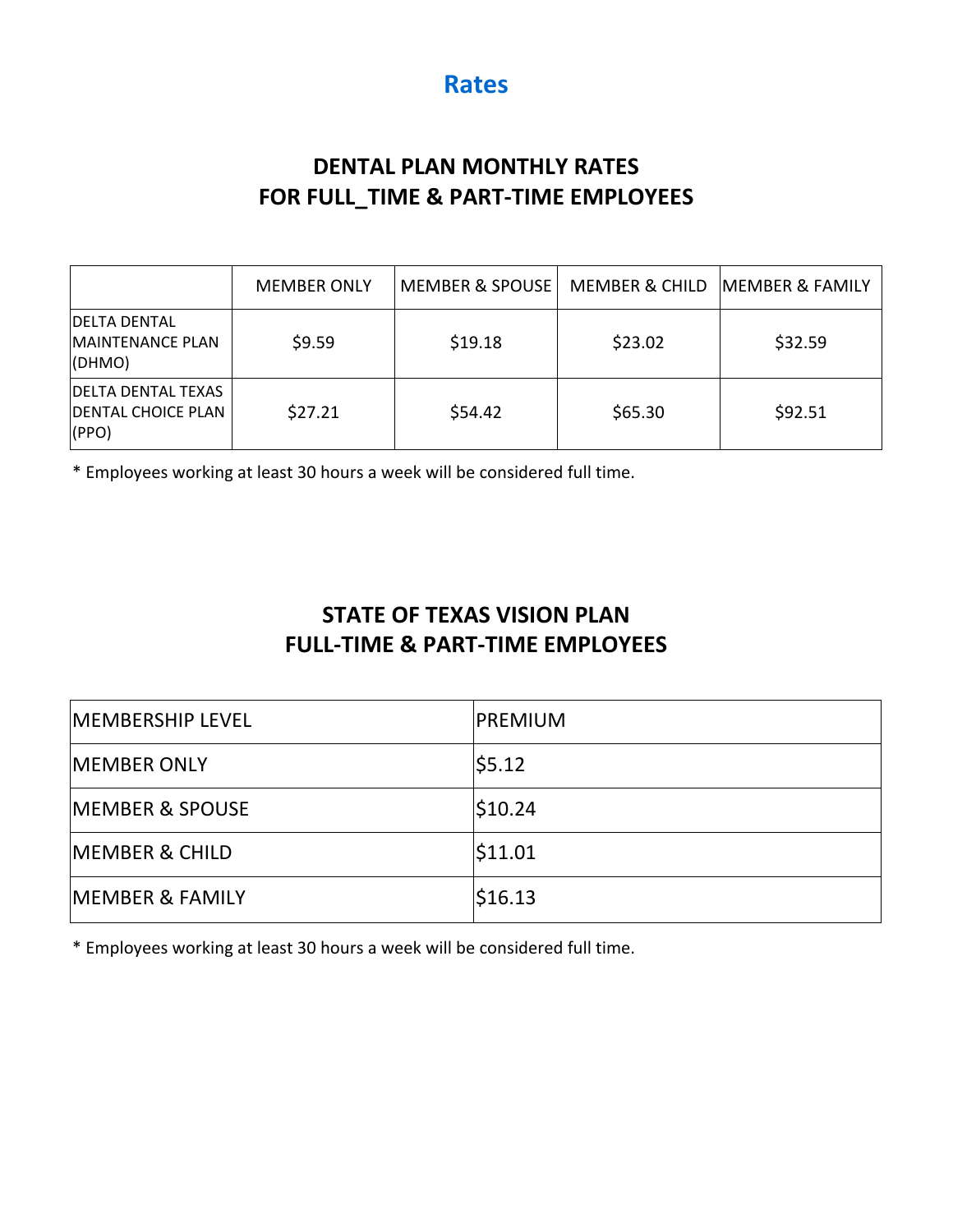## **OPTIONAL TERM LIFE RATES PER \$1,000 OF ANNUAL SALARY**

| Age       | EΙ     | E II   | E III  | E IV   | Age       | ΕI      | E II    | E III   | E IV    |
|-----------|--------|--------|--------|--------|-----------|---------|---------|---------|---------|
| $15 - 19$ | \$0.05 | \$0.10 | \$0.15 | \$0.20 | $55 - 59$ | \$0.33  | \$0.66  | \$0.99  | \$1.32  |
| $20 - 24$ | \$0.05 | \$0.10 | \$0.15 | \$0.20 | $60 - 64$ | \$0.57  | \$1.14  | \$1.71  | \$2.28  |
| $25 - 29$ | \$0.05 | \$0.10 | \$0.15 | \$0.20 | $65 - 69$ | \$0.93  | \$1.86  | \$2.79  | \$3.72  |
| $30 - 34$ | \$0.06 | \$0.12 | \$0.18 | \$0.24 | 70 - 74   | \$1.48  | \$2.96  | \$4.44  | \$5.92  |
| $35 - 39$ | \$0.06 | \$0.12 | \$0.18 | \$0.24 | $75 - 79$ | \$2.41  | \$4.82  | \$7.23  | \$9.64  |
| $40 - 44$ | \$0.08 | \$0.16 | \$0.24 | \$0.32 | $80 - 84$ | \$3.92  | \$7.84  | \$11.76 | \$15.68 |
| $45 - 49$ | \$0.12 | \$0.24 | \$0.36 | \$0.48 | $85 - 89$ | \$6.79  | \$13.58 | \$20.37 | \$27.16 |
| $50 - 54$ | \$0.19 | \$0.38 | \$0.57 | \$0.76 | $90+$     | \$10.57 | \$21.14 | \$31.71 | \$42.28 |

Beginning at age 70, Optional Term Life coverage is reduced to a percentage of your annual salary according to the following table:

| Age     | %   | Age       | %   | Age       | %   | Age        | %   | Age   | %   |
|---------|-----|-----------|-----|-----------|-----|------------|-----|-------|-----|
| 70 - 74 | 65% | $75 - 79$ | 40% | $80 - 84$ | 25% | $185 - 89$ | 15% | $90+$ | 10% |

#### **DEPENDENT TERM LIFE RATES:**

\$1.38 (includes \$5,000 term life with AD&D coverage per dependent)